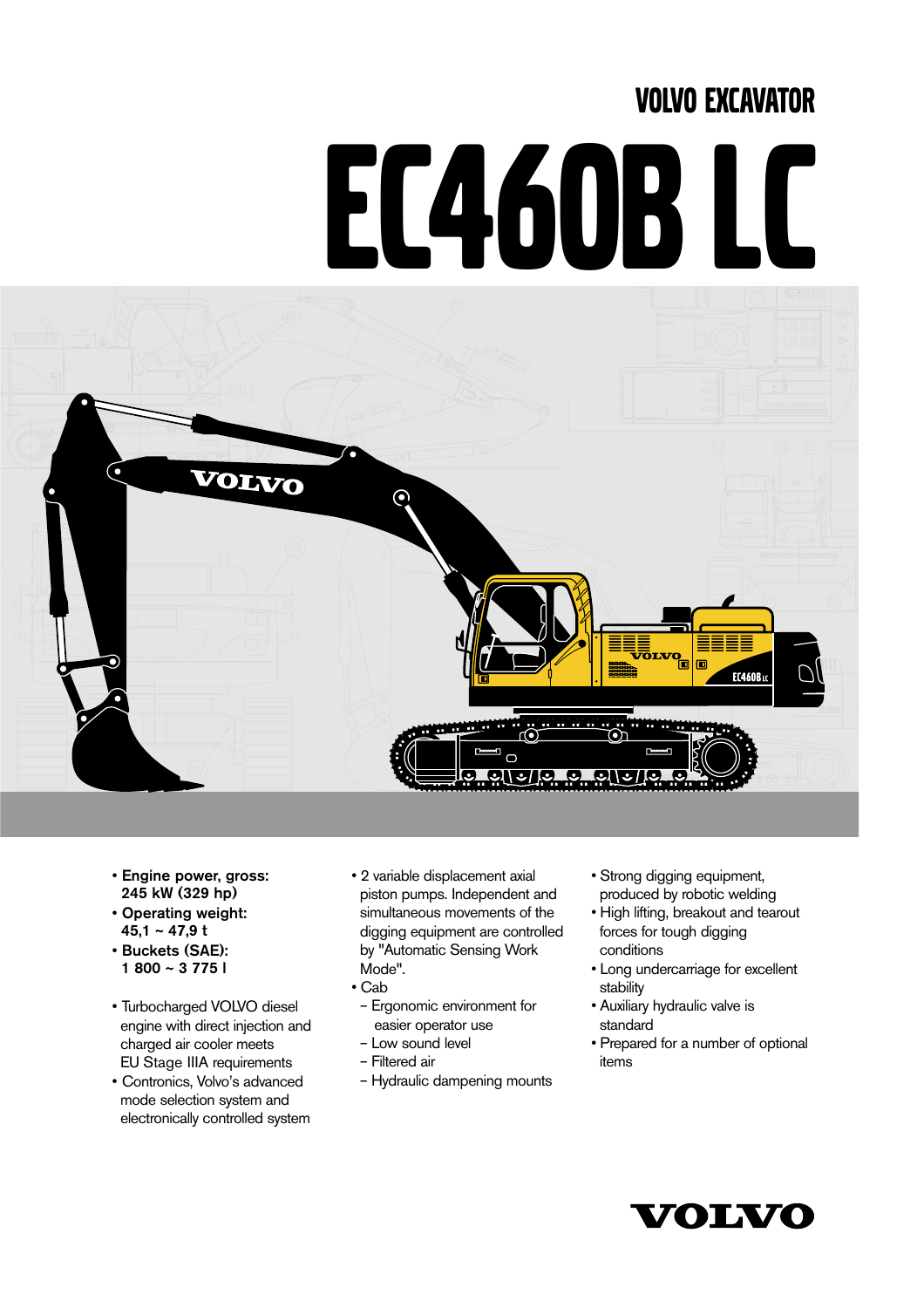

*The next-generation Volvo diesel engine uses Volvo Advanced Combustion Technology (V-ACT) to deliver lower emissions and maintain superior performance and fuel efficiency. The Stage IIIA compliant engine uses precise, high-pressure fuel injectors, internal recirculation of engine exhaust and electronic engine controls to optimize machine performance.*

**Air Filter:** 3-stage, and pre-cleaner

**Automatic Idling System:** Reduces engine speed to idle when the levers and pedals are not activated resulting in less fuel consumption and low cab noise levels.

### **Low-Emission Engine:**

| Make  VOLVO                                               |  |
|-----------------------------------------------------------|--|
| Model  D12D EAE3                                          |  |
| Power output at $\cdots \cdots \cdots 30$ r/s (1 800 rpm) |  |
| Net (ISO 9249/                                            |  |
| DIN 6271) · · · · · · · · · · 235 kW (320 ps / 316 hp)    |  |
| Gross (SAE J1995)  245 kW (333 ps / 329 hp)               |  |
| Max. torque  1 720 N·m at 1 350 rpm                       |  |
| No. of cylinders  6                                       |  |
| Displacement  12,1                                        |  |
|                                                           |  |
| Stroke  150 mm                                            |  |



# **ELECTRICAL SYSTEM**

*High capacity electrical system that is well-protected. Waterproof double-lock harness plugs are used to secure corrosion free connections. The main relays and solenoid valves are shielded to prevent damage. The master switch is standard.*

**Contronics,** provides advanced monitoring of machine functions and important diagnostic information.

| Voltage  24 V       |  |
|---------------------|--|
| Batteries  2 x 12 V |  |
|                     |  |
|                     |  |



# **SERVICE REFILL CAPACITIES**

| Hydraulic system, total  525                                                          |
|---------------------------------------------------------------------------------------|
|                                                                                       |
|                                                                                       |
|                                                                                       |
| Slew reduction unit $\cdots$ $\cdots$ $\cdots$ $\cdots$ $\cdots$ $\cdots$ 2 x 6.0     |
| Travel reduction unit $\cdots \cdots \cdots \cdots \cdots \cdots \cdots 2 \times 5.5$ |
|                                                                                       |



# **ENGINE SLEW SYSTEM**

*The slew system uses 2 axial piston motors, driving 2 planetary gearboxes for maximum torque. Automatic slew holding brake and anti-rebound valves are standard.*

Max. slew speed . . . . . . . . . . . . . . . . . . . . . . . . . 8,5 rpm



# **DRIVE**

*Each track is powered by an automatic two-speed shift travel motor. The track brakes are multi-disc, spring-applied and hydraulic released. The travel motor, brake and planetary gears are well protected within the track frame.*

| Max. tractive effort  324.6 kN                                                    |  |
|-----------------------------------------------------------------------------------|--|
|                                                                                   |  |
| Gradeability $\cdots \cdots \cdots \cdots \cdots \cdots \cdots 35^{\circ} (70\%)$ |  |

# **UNDERCARRIAGE**

*The undercarriage has a robust X-shaped frame, greased and sealed track chains are standard.*

# **Fixed undercarriage (Std.):**

| No. of track shoes $\cdots \cdots \cdots 2 \times 52$        |  |
|--------------------------------------------------------------|--|
|                                                              |  |
| Shoe width, triple grouser $\cdots$ 600 / 700 / 800 / 900 mm |  |
| Shoe width, double grouser $\cdots$ 600 mm                   |  |
| No. of bottom rollers $\cdots \cdots \cdots 2x9$             |  |
| No. of top rollers $\cdots \cdots \cdots \cdots 2x2$         |  |

### **Mechanically retractable undercarriage (Opt.):**

No. of track shoes  $\dots \dots \dots 2x52$ Link pitch . . . . . . . . . . . . . . . . . . 216 mm Shoe width, triple grouser . . . . . 600 / 700 / 800 / 900 mm Shoe width, double grouser  $\cdots$  600 mm No. of bottom rollers  $\dots \dots \dots 2x9$ No. of top rollers  $\dots\dots\dots\dots2x$  3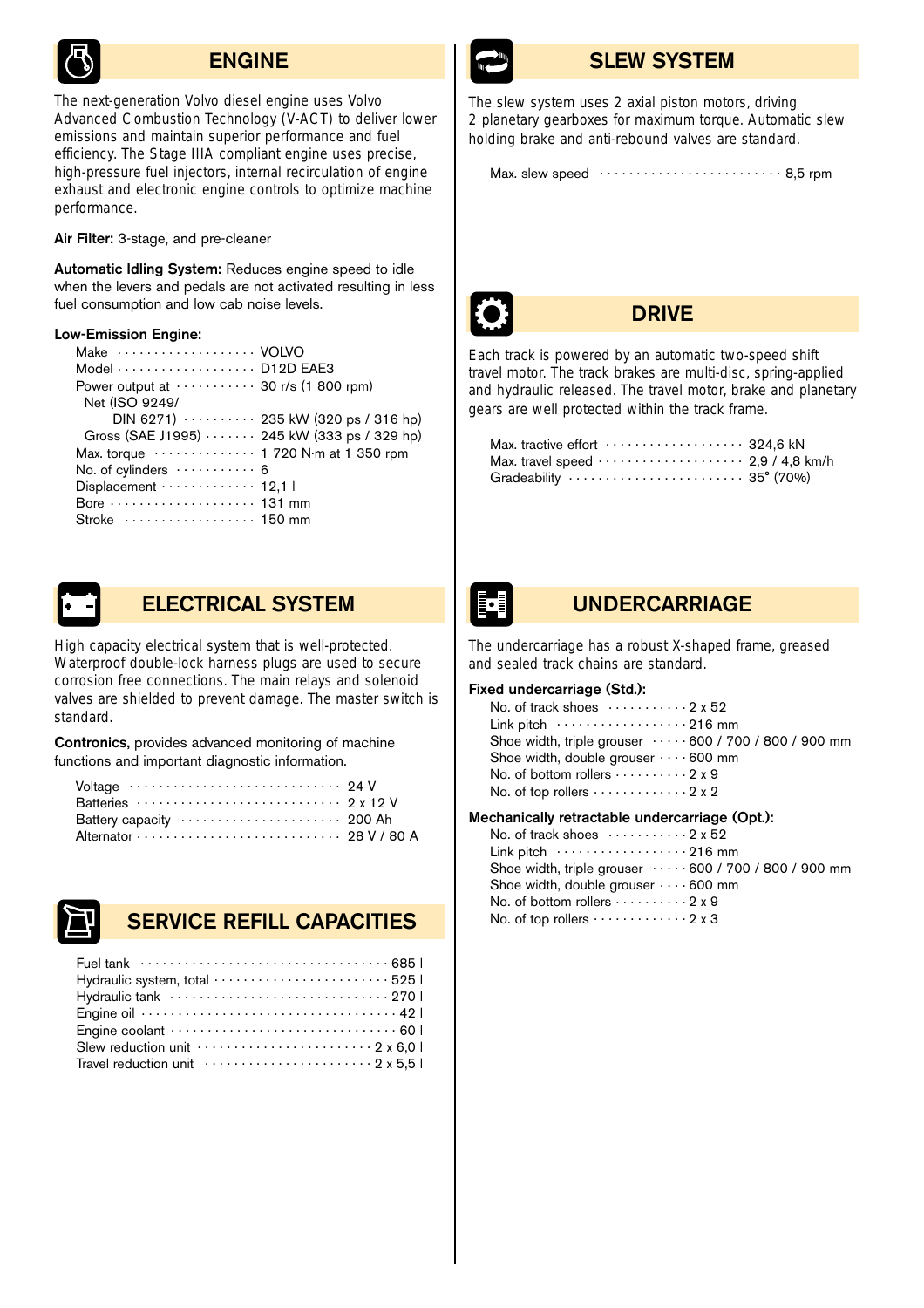# **HYDRAULIC SYSTEM**

*The hydraulic system, also known as the "Automatic Sensing Work Mode", is designed for high-productivity, high-digging capacity, high-maneuvering precision and good fuel economy. The summation system, boom, arm and slew priority along with boom and arm regeneration provide optimum performance.*

### **The following important functions are included in the system:**

**Summation system:** Combines the flow of both hydraulic pumps to ensure quick cycle times and high productivity.

**Boom priority:** Gives priority to the boom operation for faster raising when loading or performing deep excavations.

**Arm priority:** Gives priority to the arm operation for faster cycle times in leveling and for increased bucket filling when digging.

**Slew priority:** Gives priority to slew functions for faster simultaneous operations.

**Regeneration system:** Prevents cavitation and provides flow to other movements during simultaneous operations for maximum productivity.

**Power boost:** All digging and lifting forces are increased.

**Holding valves:** Boom and arm holding valves prevent the digging equipment from creeping.

**Power Max:** All function speeds are increased.

### **Main pump:**

Type  $\cdots \cdots$  2 x variable displacement axial piston pumps Maximum flow  $\cdots$  2 x 345 l/min

### **Pilot pump:**

Type . . . . . . . . . . . Gear pump Maximum flow . . . 1 x 31 l/min

### **Hydraulic motors:**

|  | $\frac{1}{2}$ Travel $\cdots \cdots \cdots$ Variable displacement axial piston motor |
|--|--------------------------------------------------------------------------------------|
|  | with mechanical brake                                                                |
|  | $S$ lew $\cdots$ $\cdots$ Fixed displacement axial piston motor with                 |
|  | mechanical brake                                                                     |

### **Relief valve setting:**

| Implement $\cdots$ 31,4 / 34,3 Mpa |
|------------------------------------|
| Travel circuit $\cdots$ 31.4 Mpa   |
| Slew circuit $\cdots$ 24,5 Mpa     |
| Pilot circuit $\cdots$ 3,9 Mpa     |

### **Hydraulic cylinders:**

| $Boom \dots \dots \dots \dots \dots \dots \dots \dots \dots \dots$                                                               |
|----------------------------------------------------------------------------------------------------------------------------------|
| Bore x Stroke $\cdots$ $\cdots$ $\cdots$ $\cdots$ $\cdots$ $\cdots$ $\cdots$ $\cdots$ $\cdots$ $\cdots$ $\cdots$ $\cdots$ 590 mm |
|                                                                                                                                  |
| Bore x Stroke $\dots\dots\dots\dots\dots\varnothing$ 190 x 1 850 mm                                                              |
|                                                                                                                                  |
| Bore x Stroke $\cdots$ $\cdots$ $\cdots$ $\cdots$ $\cdots$ $\cdots$ $\cdots$ $\cdots$ $\cdots$ $\cdots$ $\cdots$ 335 mm          |
| MF bucket $\cdots$ $\cdots$ $\cdots$ $\cdots$ $\cdots$ $\cdots$                                                                  |
| Rore x Stroke  0175 x 1 335 mm                                                                                                   |



# **CAB**

*The operator's cab has easy access via a wide door opening. The cab is supported on hydraulic dampening mounts to reduce shock and vibration levels. These along with sound absorbing lining provide low noise levels. The cab has excellent all-round visibility. The front windshield can easily slide up into the ceiling and the lower front glass can be removed and stored in the side door.*

### **Integrated air conditioning and heating system:**

The pressurized and filtered cab air is supplied by an automatically controlled fan. The air is distributed throughout the cab from 13 vents.

**Ergonomic operator's seat:** The adjustable seat and joystick console move independently to accommodate the operator. The seat has nine different adjustments plus a seat belt to for the operator's comfort and safety.

### **Sound Level:**

| Sound level in cab                          |  |
|---------------------------------------------|--|
| according to ISO 6396 $\cdots$ LpA 73 dB(A) |  |
| External sound level                        |  |
| according to ISO 6395                       |  |
| and EU Directive $2000/14/EC$ LwA 106 dB(A) |  |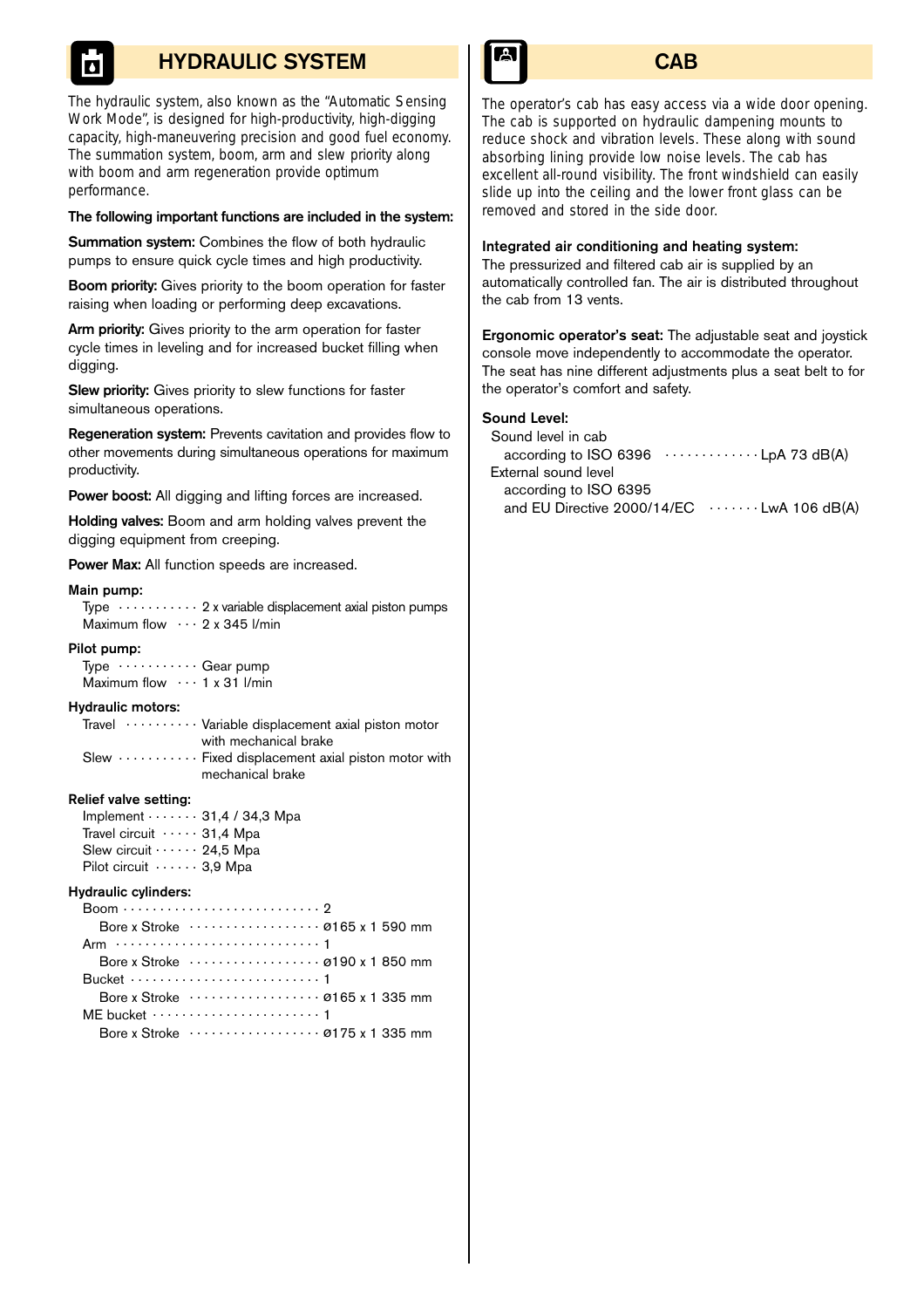

# **GROUND PRESSURE**

**Machine with fixed undercarriage** 7,0 m boom, 3,35 m arm, 2 060 l (1 730 kg) bucket and 9 300 kg counterweight.

| <b>Description</b>    | Shoe width | <b>Operating weight</b> | <b>Ground pressure</b> | <b>Overall width</b> |  |
|-----------------------|------------|-------------------------|------------------------|----------------------|--|
|                       | 600 mm     | 45 100 kg               | 78.4 kPa               | 3 340 mm             |  |
| <b>Triple grouser</b> | 700 mm     | 45 600 kg               | 67.7 kPa               | 3 440 mm             |  |
|                       | 800 mm     | 46 100 kg               | 59,8 kPa               | 3 540 mm             |  |
|                       | 900 mm     | 46 620 kg               | 53.9 kPa               | 3 640 mm             |  |
| Double grouser        | 600 mm     | 44 850 kg               | 78.4 kPa               | 3 340 mm             |  |

# **Machine with retractable undercarriage** 7,0 m boom, 3,35 m arm, 2 060 l (1 730 kg) bucket and 9 300 kg counterweight.

| <b>Description</b>    | Shoe width | <b>Operating weight</b><br><b>Ground pressure</b> |          | Overall width |  |
|-----------------------|------------|---------------------------------------------------|----------|---------------|--|
|                       | 600 mm     | 46 300 kg                                         | 80,4 kPa | 3 340 mm      |  |
| <b>Triple grouser</b> | 700 mm     | 46 820 kg                                         | 69,6 kPa | 3 440 mm      |  |
|                       | 800 mm     | 47 340 kg                                         | 61,8 kPa | 3 540 mm      |  |
|                       | 900 mm     | 47 880 kg                                         | 55.9 kPa | 3 640 mm      |  |
| Double grouser        | 600 mm     | 46 050 kg                                         | 80.4 kPa | 3 340 mm      |  |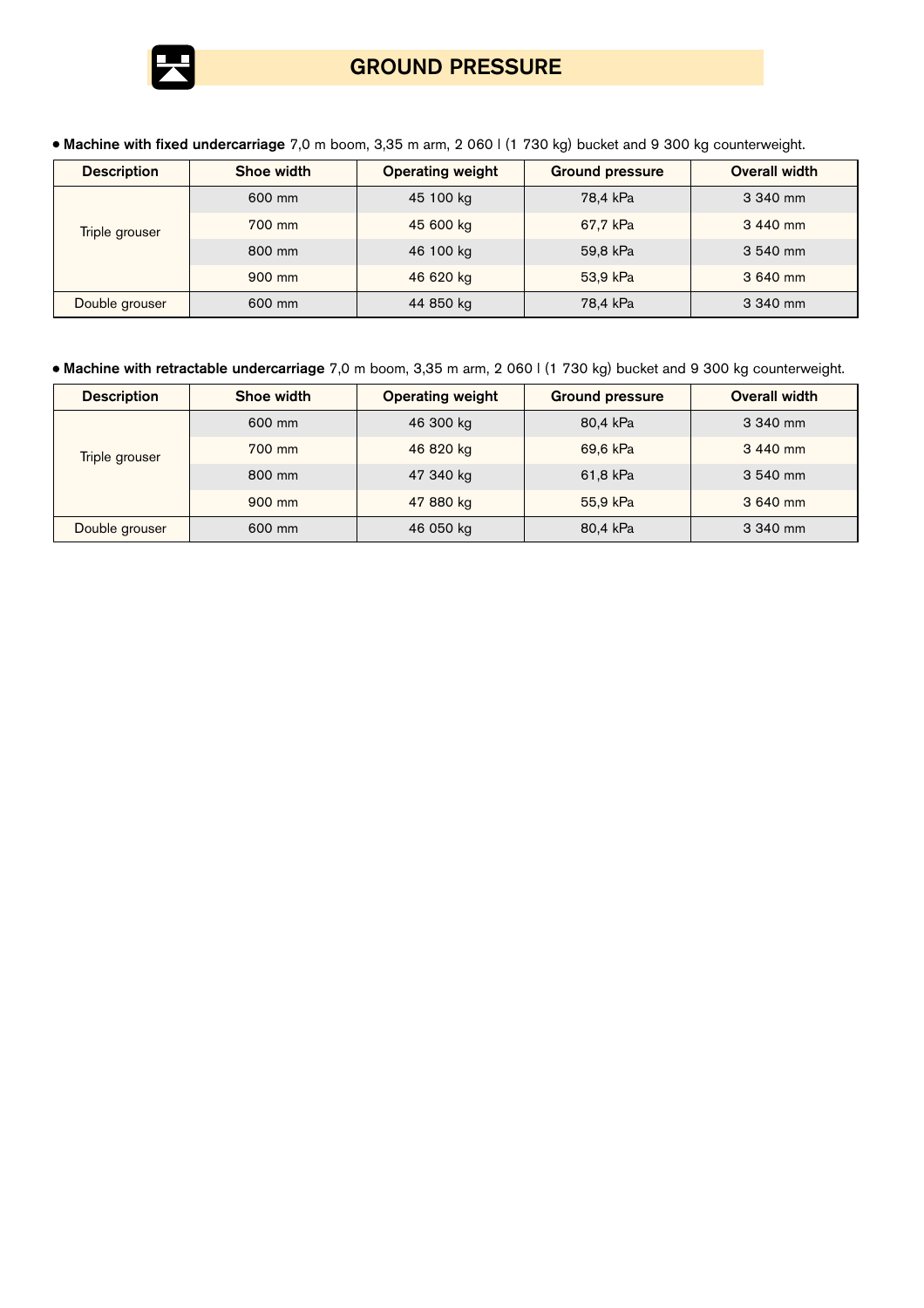# **MAX. PERMITTED BUCKETS**

*Note: 1. Bucket size based on ISO 7451, heaped material with a 1:1 angle of repose. 2. "Max permitted sizes" are for reference only and are not necessarily available from the factory.*

# Max. permitted **sizes for direct fit buckets: Fixed undercarriage,** counterweight 9 300 kg

|                                  | Unit | 6.5 m ME boom | 7.0 m Boom |            |           |           |
|----------------------------------|------|---------------|------------|------------|-----------|-----------|
| <b>Description</b>               |      | 2,55 m Arm    | 2,55 m Arm | 3,35 m Arm | 3.9 m Arm | 4,8 m Arm |
| GP bucket $1.5$ t/m <sup>3</sup> |      | 3 7 2 5       | 3425       | 3 1 2 5    | 2850      | 2 5 2 5   |
| GP bucket $1.8$ t/m <sup>3</sup> |      | 3 2 7 5       | 3 0 0 0    | 2 7 2 5    | 2 500     | 2 2 2 5   |
| HD bucket $1,8$ t/m <sup>3</sup> |      | 3 0 0 0       | 2 7 7 5    | 2 5 2 5    | 2 300     | 2 0 5 0   |
| HD bucket $2.0$ t/m <sup>3</sup> |      | 2800          | 2 5 7 5    | 2 3 2 5    | 2 150     | 1900      |

# Max. permitted **sizes for quick fit buckets:**

**Fixed undercarriage,** counterweight 9 300 kg

| <b>Description</b>               | Unit | 6.5 m ME boom | 7.0 m Boom   |            |           |           |  |  |  |  |
|----------------------------------|------|---------------|--------------|------------|-----------|-----------|--|--|--|--|
|                                  |      | 2,55 m Arm    | $2.55$ m Arm | 3,35 m Arm | 3.9 m Arm | 4,8 m Arm |  |  |  |  |
| GP bucket $1.5$ t/m <sup>3</sup> |      | 3 600         | 3 300        | 2975       | 2 7 2 5   | 2 4 0 0   |  |  |  |  |
| GP bucket $1.8$ t/m <sup>3</sup> |      | 3 1 5 0       | 2875         | 2 600      | 2 3 7 5   | 2 100     |  |  |  |  |
| HD bucket $1.8$ t/m <sup>3</sup> |      | 2 900         | 2 6 5 0      | 2 4 0 0    | 2 200     | 1950      |  |  |  |  |
| HD bucket $2.0$ t/m <sup>3</sup> |      | 2 700         | 2475         | 2 2 2 5    | 2 0 5 0   | 1800      |  |  |  |  |

# Max. permitted **sizes for direct fit buckets:**

**Mechanically retractable undercarriage,** counterweight 9 300 kg

| <b>Description</b>               |             | 6.5 m ME boom | 7.0 m Boom |            |           |           |  |  |  |
|----------------------------------|-------------|---------------|------------|------------|-----------|-----------|--|--|--|
|                                  | <b>Unit</b> | 2,55 m Arm    | 2,55 m Arm | 3,35 m Arm | 3.9 m Arm | 4,8 m Arm |  |  |  |
| GP bucket $1.5$ t/m <sup>3</sup> |             | 3 7 7 5       | 3475       | 3 1 7 5    | 2900      | 2575      |  |  |  |
| GP bucket 1,8 t/m <sup>3</sup>   |             | 3 3 0 0       | 3 0 5 0    | 2 7 7 5    | 2 5 5 0   | 2 2 5 0   |  |  |  |
| HD bucket $1,8$ t/m <sup>3</sup> |             | 3 0 5 0       | 2800       | 2 5 5 0    | 2 3 5 0   | 2075      |  |  |  |
| HD bucket $2.0$ t/m <sup>3</sup> |             | 2825          | 2 600      | 2 3 7 5    | 2 1 7 5   | 1925      |  |  |  |

# Max. permitted **sizes for quick fit buckets:**

**Mechanically retractable undercarriage,** counterweight 9 300 kg

| <b>Description</b>               | Unit | 6.5 m ME boom | 7.0 m Boom   |              |           |           |  |  |  |  |
|----------------------------------|------|---------------|--------------|--------------|-----------|-----------|--|--|--|--|
|                                  |      | $2.55$ m Arm  | $2.55$ m Arm | $3.35$ m Arm | 3.9 m Arm | 4,8 m Arm |  |  |  |  |
| GP bucket $1.5$ t/m <sup>3</sup> |      | 3 6 5 0       | 3 3 5 0      | 3 0 2 5      | 2 7 7 5   | 2 4 5 0   |  |  |  |  |
| GP bucket 1,8 t/m <sup>3</sup>   |      | 3 200         | 2925         | 2 6 5 0      | 2425      | 2 1 5 0   |  |  |  |  |
| HD bucket $1.8$ t/m <sup>3</sup> |      | 2950          | 2 700        | 2450         | 2 2 5 0   | 1975      |  |  |  |  |
| HD bucket $2.0$ t/m <sup>3</sup> |      | 2 7 2 5       | 2 500        | 2 2 7 5      | 2075      | 1825      |  |  |  |  |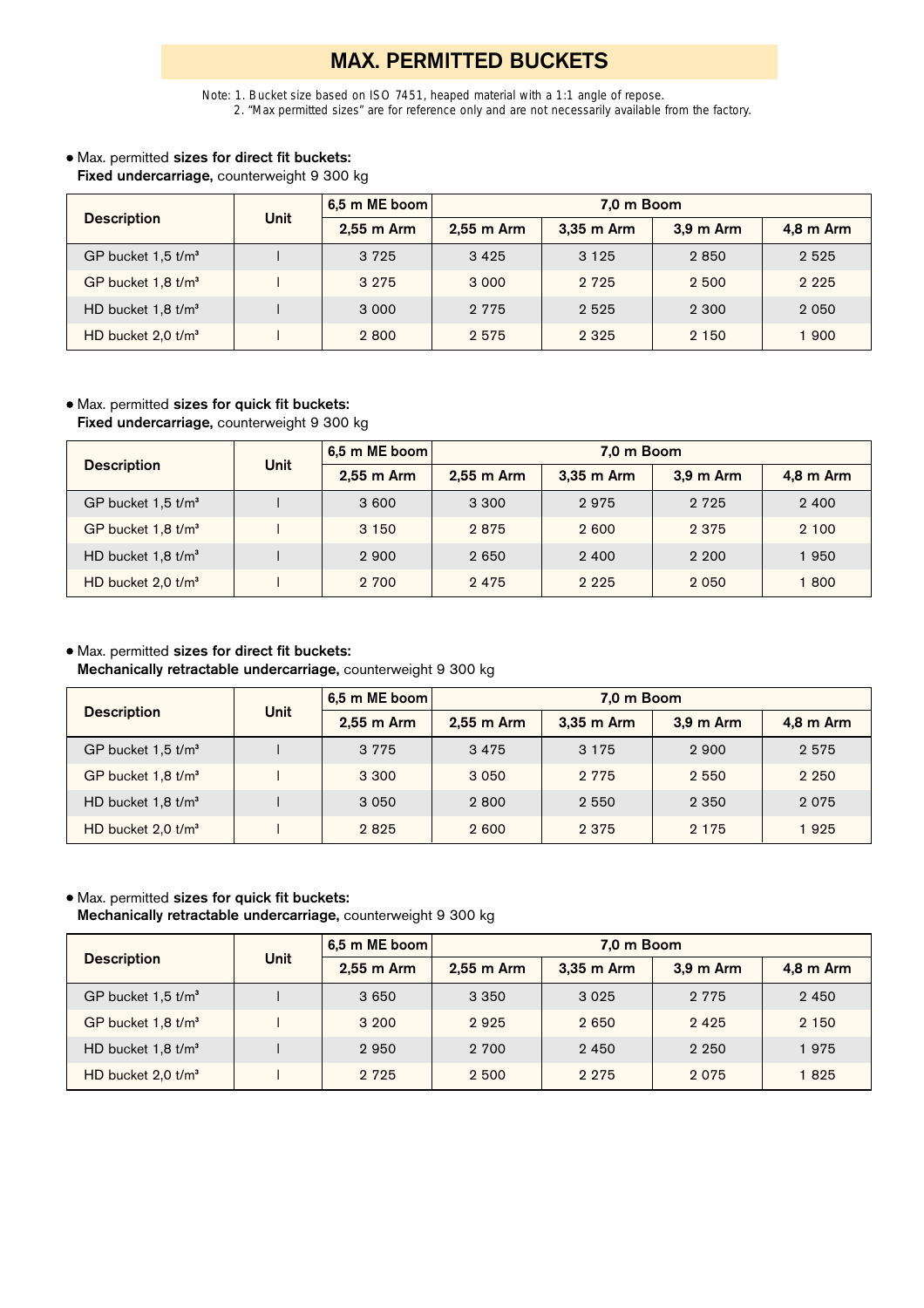# **DIMENSIONS**



# **Machine with fixed undercarriage**

|                                    |             | 6,5 m ME boom |            | 7.0 m Boom |           |           |  |  |
|------------------------------------|-------------|---------------|------------|------------|-----------|-----------|--|--|
| <b>Description</b>                 | <b>Unit</b> | 2,55 m Arm    | 2,55 m Arm | 3,35 m Arm | 3,9 m Arm | 4,8 m Arm |  |  |
| A. Overall width of superstructure | mm          | 2990          | 2990       | 2990       | 2990      | 2990      |  |  |
| <b>B.</b> Overall width            | mm          | 3 3 4 0       | 3 3 4 0    | 3 3 4 0    | 3 3 4 0   | 3 3 4 0   |  |  |
| C. Overall height of cab           | mm          | 3 2 5 0       | 3 2 5 0    | 3 2 5 0    | 3 2 5 0   | 3 2 5 0   |  |  |
| D. Tail slew radius                | mm          | 3 7 3 0       | 3 7 3 0    | 3 7 3 0    | 3 7 3 0   | 3 7 3 0   |  |  |
| E. Overall height of engine hood   | mm          | 2 7 5 0       | 2 7 5 0    | 2 7 5 0    | 2 7 5 0   | 2 7 5 0   |  |  |
| F. Counterweight clearance *       | mm          | 1 2 7 5       | 1 2 7 5    | 1 2 7 5    | 1 2 7 5   | 1 2 7 5   |  |  |
| G. Tumbler length                  | mm          | 4 3 7 0       | 4 3 7 0    | 4 3 7 0    | 4 3 7 0   | 4 3 7 0   |  |  |
| H. Track length                    | mm          | 5370          | 5 3 7 0    | 5370       | 5 3 7 0   | 5 3 7 0   |  |  |
| I. Track gauge                     | mm          | 2 740         | 2 740      | 2 740      | 2 740     | 2 740     |  |  |
| J. Shoe width                      | mm          | 600           | 600        | 600        | 600       | 600       |  |  |
| K. Min. ground clearance *         | mm          | 550           | 550        | 550        | 550       | 550       |  |  |
| L. Overall length                  | mm          | 11 560        | 12 060     | 12 0 70    | 12 0 70   | 11 940    |  |  |
| M. Overall height of boom          | mm          | 3 7 7 0       | 3 6 3 0    | 3 6 5 0    | 3 6 9 0   | 4 6 5 0   |  |  |

# **Machine with mechanically retractable undercarriage**

|                                    |             | 6.5 m ME boom | 7.0 m Boom |            |           |           |  |  |
|------------------------------------|-------------|---------------|------------|------------|-----------|-----------|--|--|
| <b>Description</b>                 | <b>Unit</b> | 2,55 m Arm    | 2,55 m Arm | 3,35 m Arm | 3,9 m Arm | 4,8 m Arm |  |  |
| A. Overall width of superstructure | mm          | 2990          | 2990       | 2990       | 2990      | 2990      |  |  |
| B. Overall width (extended)        | mm          | 3 4 9 0       | 3 4 9 0    | 3 4 9 0    | 3 4 9 0   | 3 4 9 0   |  |  |
| Overall width (retracted)          | mm          | 2990          | 2990       | 2990       | 2990      | 2990      |  |  |
| C. Overall height of cab           | mm          | 3 3 6 0       | 3 3 6 0    | 3 3 6 0    | 3 3 6 0   | 3 3 6 0   |  |  |
| D. Tail slew radius                | mm          | 3 7 3 0       | 3 7 3 0    | 3 7 3 0    | 3 7 3 0   | 3 7 3 0   |  |  |
| E. Overall height of engine hood   | mm          | 2860          | 2860       | 2860       | 2860      | 2860      |  |  |
| F. Counterweight clearance *       | mm          | 1 3 8 5       | 1 3 8 5    | 1 3 8 5    | 1 385     | 1 3 8 5   |  |  |
| G. Tumbler length                  | mm          | 4 3 7 0       | 4 3 7 0    | 4 3 7 0    | 4 3 7 0   | 4 3 7 0   |  |  |
| H. Track length                    | mm          | 5 3 7 0       | 5 3 7 0    | 5 3 7 0    | 5 3 7 0   | 5 3 7 0   |  |  |
| I. Track gauge (extended)          | mm          | 2890          | 2890       | 2890       | 2890      | 2890      |  |  |
| Track gauge (retracted)            | mm          | 2 3 9 0       | 2 3 9 0    | 2 3 9 0    | 2 3 9 0   | 2 3 9 0   |  |  |
| J. Shoe width                      | mm          | 600           | 600        | 600        | 600       | 600       |  |  |
| K. Min. ground clearance *         | mm          | 746           | 746        | 746        | 746       | 746       |  |  |
| L. Overall length                  | mm          | 11 540        | 12 060     | 12 0 70    | 12 0 70   | 11 940    |  |  |
| M. Overall height of boom          | mm          | 3800          | 3 7 7 0    | 3790       | 3830      | 4 7 9 0   |  |  |

\* Without shoe grouser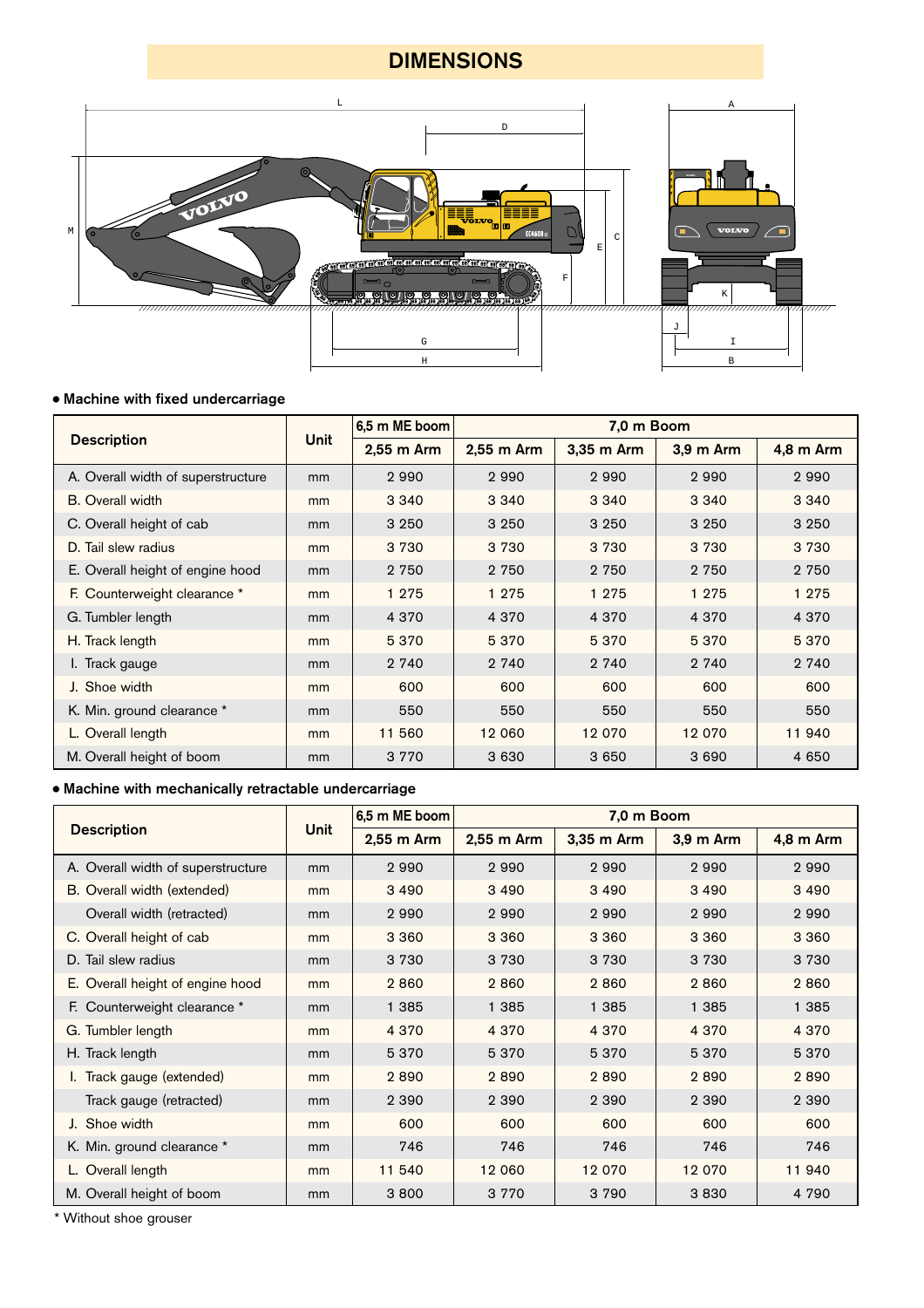# **DIMENSIONS**

• Boom



| <b>Description</b> | 6,5 m ME | 7.0 <sub>m</sub> |  |  |  |
|--------------------|----------|------------------|--|--|--|
| Length             | 6 750 mm | 7 250 mm         |  |  |  |
| Height             | 2 000 mm | 1840 mm          |  |  |  |
| Width              | 960 mm   | 960 mm           |  |  |  |
| Weight             | 3 950 kg | 4 000 kg         |  |  |  |

\* Includes cylinder, pin and piping

**Arm**



| <b>Description</b> | 2.55 m   | $3,35 \; m$ | $3,9$ m  | $4,8 \text{ m}$ |
|--------------------|----------|-------------|----------|-----------------|
| Length             | 3 770 mm | 4 590 mm    | 5 140 mm | 6 100 mm        |
| Height             | $235$ mm | 1 230 mm    | 1 240 mm | 1 250 mm        |
| Width              | 600 mm   | 600 mm      | 600 mm   | 600 mm          |
| Weight             | 2 350 kg | 2 500 kg    | 2 500 kg | 2 700 kg        |

\* Includes cylinder, piping and linkage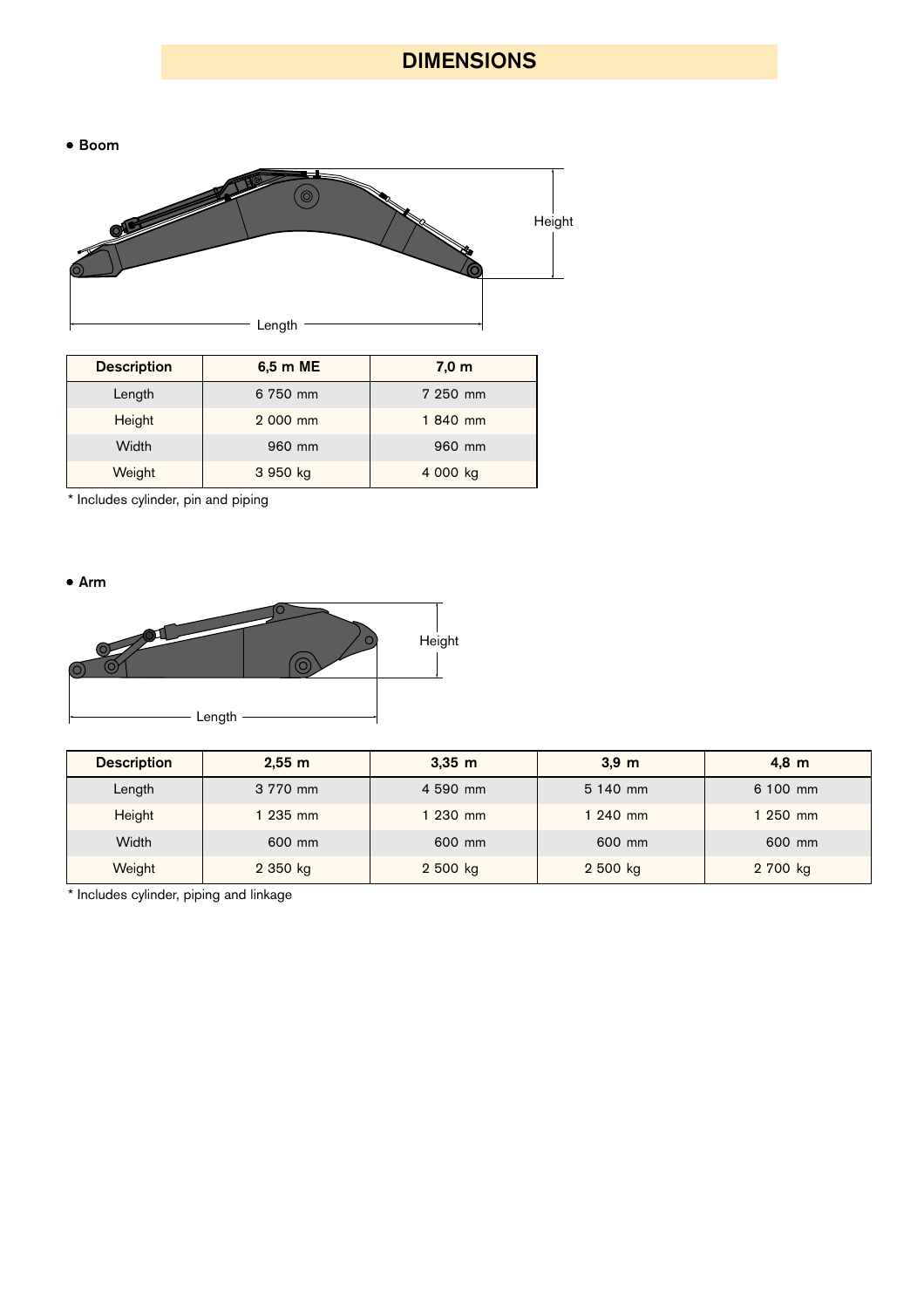# **WORKING RANGES & DIGGING FORCES**



# **Machine with direct fit GP bucket: fixed undercarriage**

|                                      |      | 6,5 m ME boom | 7.0 m Boom |            |           |           |  |  |  |
|--------------------------------------|------|---------------|------------|------------|-----------|-----------|--|--|--|
| <b>Description</b>                   | Unit | 2,55 m Arm    | 2.55 m Arm | 3.35 m Arm | 3.9 m Arm | 4.8 m Arm |  |  |  |
| A. Max. digging reach                | mm   | 10 900        | 11 310     | 12 000     | 12 500    | 13 2 2 0  |  |  |  |
| B. Max. digging reach on ground      | mm   | 10 660        | 11 0 70    | 11 780     | 12 290    | 13 0 20   |  |  |  |
| C. Max. digging depth                | mm   | 6570          | 6900       | 7 700      | 8 2 5 0   | 9 1 5 0   |  |  |  |
| D. Max. digging depth (2,44 m level) | mm   | 6400          | 6 7 2 0    | 7 5 5 0    | 8 1 2 0   | 9 0 3 0   |  |  |  |
| E. Max. vertical wall digging depth  | mm   | 5800          | 6 150      | 6840       | 7 300     | 7 7 3 0   |  |  |  |
| F. Max. cutting height               | mm   | 10 580        | 10820      | 10 970     | 11 150    | 11 090    |  |  |  |
| G. Max. dumping height               | mm   | 6980          | 7440       | 7 650      | 7840      | 7870      |  |  |  |
| H. Min. front slew radius            | mm   | 4 7 7 0       | 5 1 7 0    | 5 0 9 0    | 4 9 9 0   | 5 0 4 0   |  |  |  |

# **Digging forces with direct fit bucket**

|                                                   |            |             | 6,5 m ME boom   |               | 7.0 m Boom    |               |               |  |
|---------------------------------------------------|------------|-------------|-----------------|---------------|---------------|---------------|---------------|--|
| <b>Description</b>                                |            | <b>Unit</b> | 2,55 m Arm      | 2.55 m Arm    | 3.35 m Arm    | 3.9 m Arm     | 4,8 m Arm     |  |
| Bucket radius                                     |            | mm          | 1923            | 1810          | 1810          | 1810          | 1810          |  |
| Breakout force – bucket<br>(Normal / Power boost) | <b>SAE</b> | kN          | 245, 2 / 267, 7 | 222,6 / 244,2 | 222,6 / 244,2 | 222,6 / 244,2 | 222,6 / 244,2 |  |
| Breakout force – bucket<br>(Normal / Power boost) | <b>ISO</b> | kN          | 276,5 / 302,0   | 253,0 / 276,5 | 253,0 / 276,5 | 253,0 / 276,5 | 253,0 / 276,5 |  |
| Tearout force – arm<br>(Normal / Power boost)     | <b>SAE</b> | kN          | 217,7 / 237,3   | 224,6 / 245,2 | 190,2 / 208,9 | 170,6 / 186,3 | 154.9 / 169.6 |  |
| Tearout force – arm<br>(Normal / Power boost)     | <b>ISO</b> | kN          | 224,6 / 246,1   | 231,4 / 253,0 | 195,1 / 213,8 | 173,6 / 190,2 | 157,9 / 172,6 |  |
| Rotation angle, bucket                            |            | deg         | 169             | 183           | 183           | 183           | 183           |  |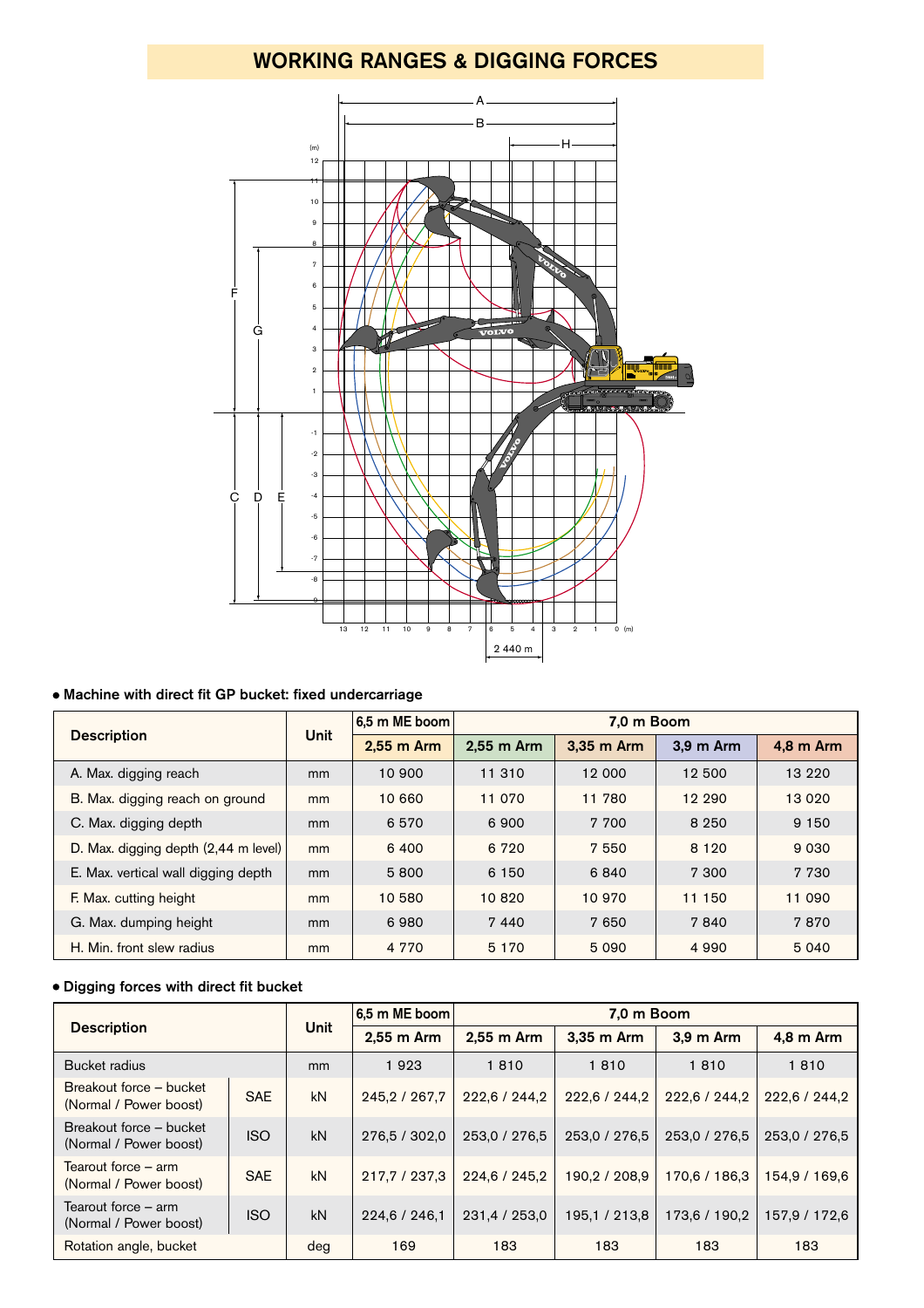# **WORKING RANGES & DIGGING FORCES**



# **Machine with direct fit GP bucket: mechanically retractable undercarriage**

|                                      |               | 6.5 m ME boom | 7.0 m Boom |            |           |           |  |  |  |
|--------------------------------------|---------------|---------------|------------|------------|-----------|-----------|--|--|--|
| <b>Description</b>                   | <b>Unit</b>   | 2,55 m Arm    | 2,55 m Arm | 3,35 m Arm | 3,9 m Arm | 4,8 m Arm |  |  |  |
| A. Max. digging reach                | mm            | 10 900        | 11 310     | 12 000     | 12 500    | 13 2 2 0  |  |  |  |
| B. Max. digging reach on ground      | mm            | 10 630        | 11 050     | 11 750     | 12 260    | 12 990    |  |  |  |
| C. Max. digging depth                | mm            | 6440          | 6 7 7 0    | 7570       | 8 1 2 0   | 9 0 2 0   |  |  |  |
| D. Max. digging depth (2,44 m level) | mm            | 6 2 7 0       | 6 5 9 0    | 7420       | 7980      | 8 9 0 0   |  |  |  |
| E. Max. vertical wall digging depth  | <sub>mm</sub> | 5670          | 6 0 2 0    | 6 7 1 0    | 7 1 7 0   | 7 600     |  |  |  |
| F. Max. cutting height               | mm            | 10 710        | 10 950     | 11 110     | 11 280    | 11 2 2 0  |  |  |  |
| G. Max. dumping height               | mm            | 7 1 1 0       | 7570       | 7 7 8 0    | 7970      | 8 0 0 0   |  |  |  |
| H. Min. front slew radius            | mm            | 4 7 7 0       | 5 1 7 0    | 5 0 9 0    | 4 9 9 0   | 5 0 4 0   |  |  |  |

# **Digging forces with direct fit bucket**

| <b>Description</b>                                          |            |             | 6,5 m ME boom   | 7.0 m Boom    |               |               |               |  |  |
|-------------------------------------------------------------|------------|-------------|-----------------|---------------|---------------|---------------|---------------|--|--|
|                                                             |            | <b>Unit</b> | $2.55$ m Arm    | 2.55 m Arm    | 3,35 m Arm    | 3.9 m Arm     | 4,8 m Arm     |  |  |
| Bucket radius                                               |            | mm          | 1923            | 1810          | 1810          | 1810          | 1810          |  |  |
| Breakout force – bucket<br>(Normal / Power boost)           | <b>SAE</b> | kN          | 245, 2 / 267, 7 | 222,6 / 244,2 | 222,6 / 244,2 | 222,6 / 244,2 | 222.6 / 244.2 |  |  |
| Breakout force – bucket<br>(Normal / Power boost)           | <b>ISO</b> | kN          | 276,5 / 302,0   | 253,0 / 276,5 | 253,0 / 276,5 | 253,0 / 276,5 | 253,0 / 276,5 |  |  |
| Tearout force $-$ arm<br>(Normal / Power boost)             | <b>SAE</b> | kN          | 217,7 / 237,3   | 224,6 / 245,2 | 190,2 / 208,9 | 170,6 / 186,3 | 154.9 / 169.6 |  |  |
| Tearout force – arm<br><b>ISO</b><br>(Normal / Power boost) |            | kN          | 224,6 / 246,1   | 231,4 / 253,0 | 195,1 / 213,8 | 173,6 / 190,2 | 157,9 / 172,6 |  |  |
| Rotation angle, bucket                                      |            | deg         | 169             | 183           | 183           | 183           | 183           |  |  |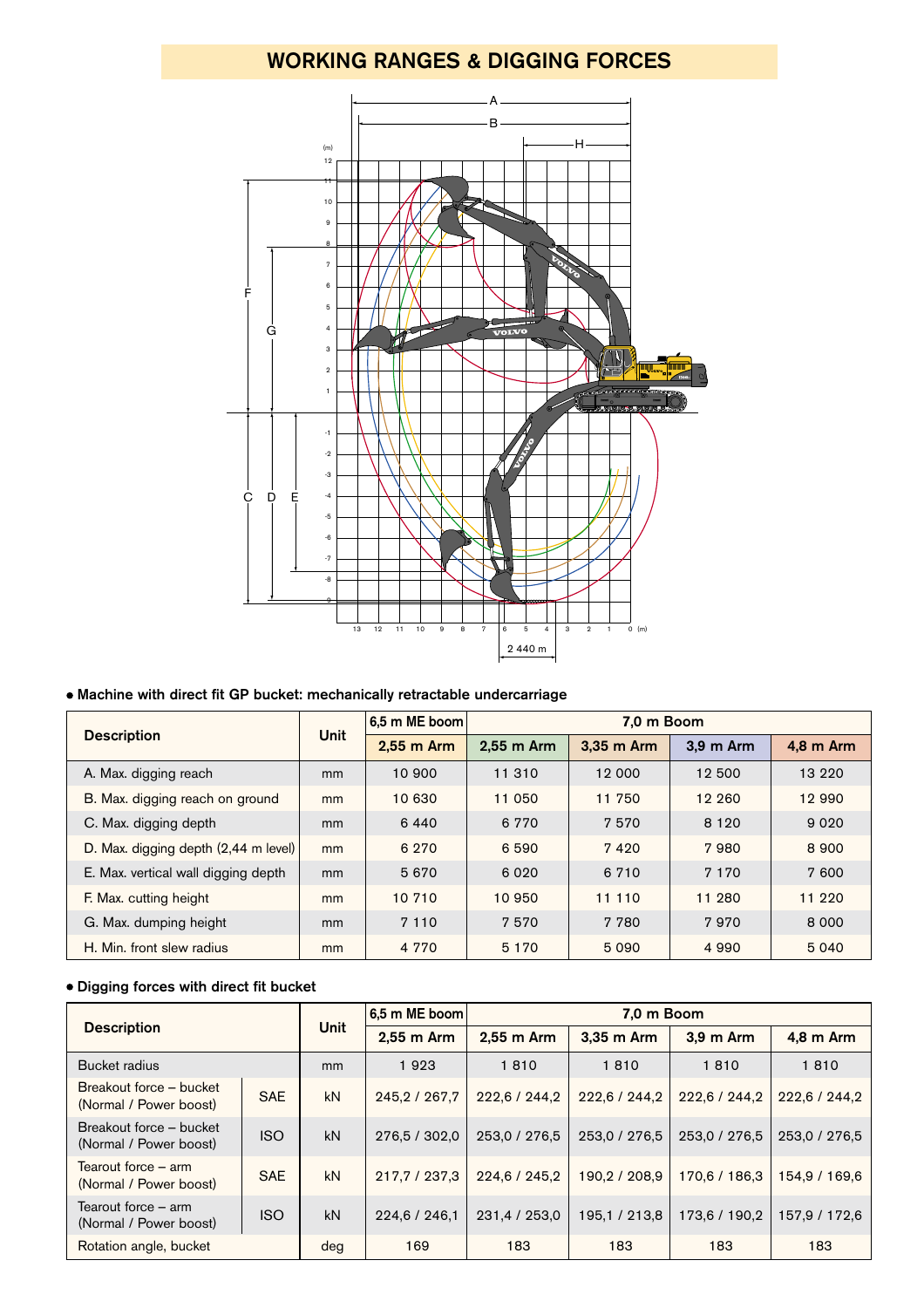# **LIFTING CAPACITY** (At the arm and without bucket)

*Note: For lifting capacity including bucket, simply subtract actual weight of the direct fit bucket or the bucket with quick fit from the following values.*

| Across<br>undercarriage                | Lifting<br>hook               |          | $3,0$ m            |            | $4,5$ m           |                  |                   | $6,0$ m          | $7,5$ m            |                 | $9,0 \text{ m}$  |                 |                  | Max. reach      |                |
|----------------------------------------|-------------------------------|----------|--------------------|------------|-------------------|------------------|-------------------|------------------|--------------------|-----------------|------------------|-----------------|------------------|-----------------|----------------|
| Along<br>undercarriage                 | related<br>to ground<br>level |          | ப்                 | <b>GI-</b> | ပြီ               | Œ.               | ႕                 | <b>G</b>         | ௶                  | <b>طِی</b>      | ப்               | <b>G</b>        | ႕                | Œ.              | Max.<br>mm     |
|                                        | 6,0 m                         | kg       |                    |            |                   |                  | *12860            | *12860           | *11840             | 10 250          |                  |                 | *11 050          | 8940            | 8 1 4 0        |
|                                        | 4,5m                          | kg       |                    |            | *19 240           | *19 240          | *14 670           | 13 930           | *12580             | 9990            |                  |                 | *11 060          | 7950            | 8 6 8 0        |
|                                        | 3,0 <sub>m</sub>              | kg       |                    |            | *22 060           | 20 050           | *16 720           | 13 300           | *13 590            | 9670            |                  |                 | *11 440          | 7470            | 8940           |
| with 600 mm shoe<br>9 300 kg CWT       | 1,5m                          | kg       |                    |            | *15 740           | *15 740          | *18 290           | 12820            | *14 460            | 9 4 0 0         |                  |                 | 11 580           | 7 3 5 0         | 8940           |
| ME boom $6,5$ m +                      | 0 <sub>m</sub>                | kg       |                    |            | *23 190           | 19 2 20          | *18930            | 12 570           | 14 860             | 9 2 4 0         |                  |                 | 12 0 20          | 7600            | 8 6 8 0        |
| arm 2,55 m                             | $-1,5$ m                      | kg       | *16930             | *16930     | *24 370           | 19 290           | *18520            | 12 530           | *14 460            | 9 2 2 0         |                  |                 | *12910           | 8310            | 8 1 3 0        |
|                                        | $-3,0$ m                      | kg       | *28 150            | *28 150    | *21 790           | 19 550           | *16 760           | 12 690           |                    |                 |                  |                 | *13 030          | 9880            | 7 2 3 0        |
|                                        | $-4,5$ m                      | kg       |                    |            | *16830            | *16830           |                   |                  |                    |                 |                  |                 | *12 390          | *12 390         | 5810           |
|                                        | 6,0 m                         | kg       |                    |            |                   |                  | *12 630           | *12 630          | *11 310            | 10 270          |                  |                 | *10 980          | 8 0 6 0         | 8710           |
|                                        | 4,5m                          | kg       |                    |            |                   |                  | *14 650           | 13740            | *12 250            | 9940            | *11 110          | 7550            | *11 060          | 7 260           | 9 2 2 0        |
| with 600 mm shoe                       | 3,0 <sub>m</sub>              | kg       |                    |            |                   |                  | *16 750           | 13 060           | *13 350            | 9590            | *11 570          | 7 3 9 0         | 10720            | 6860            | 9 4 6 0        |
| 9 300 kg CWT                           | 1,5m                          | kg       |                    |            |                   |                  | *18 240           | 12 590           | *14 270            | 9 3 0 0         | 11 4 20          | 7 2 5 0         | 10 6 20          | 6760            | 9 4 6 0        |
| boom $7,0 m +$<br>arm 2,55 m           | 0 <sub>m</sub>                | kg       |                    |            |                   |                  | *18 790           | 12 3 8 0         | 14 730             | 9 1 3 0         | 11 330           | 7 1 7 0         | 10970            | 6950            | 9 2 1 0        |
|                                        | $-1,5$ m                      | kg       |                    |            | *23 890           | 19 060           | *18 450           | 12 3 60          | *14 580            | 9 1 0 0         |                  |                 | 11920            | 7520            | 8700           |
|                                        | $-3,0 m$                      | kg       | *25 020            | *25 020    | *21 800           | 19310            | *17 100           | 12510            | *13 300            | 9 2 5 0         |                  |                 | *12 280          | 8720            | 7870           |
|                                        | $-4,5$ m                      | kg       |                    |            | *18 060           | *18 060          | *13 930           | 12890            |                    |                 |                  |                 | *12 020          | 11 390          | 6590           |
|                                        | 6,0 m                         | kg       |                    |            |                   |                  |                   |                  | *10 290            | *10 290         | *9860            | 7860            | *8 660           | 7 210           | 9 4 6 0        |
|                                        | 4,5m                          | kg       |                    |            | *17390            | *17 390          | *13 320           | *13 320          | *11 360            | 10 150          | *10 320          | 7700            | *8 730           | 6570            | 9930           |
| with 600 mm shoe                       | 3,0 <sub>m</sub>              | kg       |                    |            | *22 140           | *20 140          | *15 620           | 13 3 8 0         | *12 620            | 9750            | *10 980          | 7490            | *9 030           | 6 2 4 0         | 10 150         |
| 9 300 kg CWT<br>boom $7,0 m +$         | 1,5m                          | kg       |                    |            | *14 340           | *14 340          | *17490            | 12 790           | *13 750            | 9410            | 11 480           | 7 300           | *9580            | 6 1 4 0         | 10 150         |
| arm 3,35 m                             | 0 <sub>m</sub>                | kg       |                    |            | *17590            | *17 590          | *18 550           | 12 450           | *14 520            | 9170            | 11 330           | 7 1 6 0         | 9860             | 6 2 7 0         | 9920           |
|                                        | $-1,5$ m                      | kg       | *12 690            | *12 690    | *25 020           | 18910            | *18720            | 12 3 30          | 14 670             | 9070            | 11 280           | 7 1 2 0         | 10 550           | 6690            | 9 4 5 0        |
|                                        | $-3,0 \text{ m}$              | kg       | *21 670            | *21 670    | *23 500           | 19 080           | *17960            | 12 3 9 0         | *14 150            | 9 1 0 0         |                  |                 | *11 590          | 7540            | 8 6 9 0        |
|                                        | $-4,5$ m                      | kg       | *27 480            | *27 480    | *20 640           | 19 440           | *15 930           | 12 6 20          | *11970             | 9 3 6 0         |                  |                 | *11 780          | 9 2 6 0         | 7560           |
|                                        | 6,0 m                         | kg       |                    |            |                   |                  |                   |                  | *9 450             | *9 450          | *9 090           | 7890            | *6 990           | 6580            | 9 9 9 0        |
|                                        | 4,5m                          | kg       |                    |            |                   |                  | *12 190           | *12 190          | *10 560            | 10 180          | *9 650           | 7690            | *7 050           | 6 0 2 0         | 10 440         |
| with 600 mm shoe                       | 3,0 <sub>m</sub>              | kg       |                    |            | *20 150           | *20 150          | *14 550           | 13 4 30          | *11880             | 9740            | *10 390          | 7440            | *7 280           | 5720            | 10 650         |
| 9 300 kg CWT<br>boom $7,0 \text{ m} +$ | 1,5m                          | kg       |                    |            | *19 550           | 19 180           | *16 630           | 12 740           | *13 130            | 9 3 3 0         | *11 130          | 7 2 1 0         | *7 710           | 5 6 20          | 10 650         |
| arm 3,9 m                              | 0 m<br>$-1,5$ m               | kg       |                    | *12 720    | *19410<br>*24 360 | 18 640           | *17980<br>*18 480 | 12 290<br>12 090 | *14 060<br>14 4 70 | 9 0 4 0<br>8880 | 11 200<br>11 100 | 7 0 3 0<br>6940 | *8 390<br>*9 490 | 5720<br>6 0 5 0 | 10 430<br>9980 |
|                                        | $-3,0 m$                      | kg<br>kg | *12 720<br>*19 640 | *19 640    | *24 030           | 18510<br>18 6 20 | *18 090           | 12 090           | *14 240            | 8860            | 11 140           | 6970            | 10 700           | 6720            | 9 2 7 0        |
|                                        | $-4,5$ m                      | kg       | *28 640            | *28 640    | *21 730           | 18 9 30          | *16 620           | 12 260           | *12910             | 9020            |                  |                 | *11 180          | 8 0 3 0         | 8 2 2 0        |
|                                        | $-6,0 \text{ m}$              | kg       |                    |            | *17480            | *17480           | *13 150           | 12 700           |                    |                 |                  |                 | *11 160          | 11 010          | 6670           |
|                                        |                               |          |                    |            |                   |                  |                   |                  |                    |                 | *7 930           | *7 930          | *6480            |                 | 10 760         |
|                                        | 6,0 m<br>4,5m                 | kg<br>kg |                    |            |                   |                  |                   |                  | *9 250             | *9 250          | *8 600           | 7740            | *6570            | 5820<br>5 3 5 0 | 11 180         |
|                                        | 3,0 <sub>m</sub>              | kg       |                    |            | *16 980           | *16 980          | *12 770           | *12 770          | *10 660            | 9820            | *9 440           | 7440            | *6800            | 5 0 8 0         | 11 380         |
| with 600 mm shoe<br>9 300 kg CWT       | 1,5m                          | kg       |                    |            | *21 240           | 19 530           | *15 130           | 12850            | *12 070            | 9 3 4 0         | *10 310          | 7 1 5 0         | *7 200           | 4 9 8 0         | 11 380         |
| boom $7,0 m +$                         | 0 <sub>m</sub>                | kg       |                    |            | *23 570           | 18 5 60          | *16920            | 12 2 30          | *13 240            | 8940            | *11 050          | 6910            | *7830            | 5 0 3 0         | 11 170         |
| arm 4,8 m                              | $-1,5$ m                      | kg       | *12870             | *12870     | *24 770           | 18 150           | *17920            | 11880            | *13 990            | 8 6 9 0         | 10910            | 6 7 5 0         | 8460             | 5 2 7 0         | 10 750         |
|                                        | $-3,0 m$                      | kg       | *18 000            | *18 000    | *24 500           | 18 100           | *18 090           | 11 750           | 14 180             | 8590            | 10850            | 6690            | 9 2 5 0          | 5 7 5 0         | 10 090         |
|                                        | $-4,5$ m                      | kg       | *24 690            | *24 690    | *23 070           | 18 290           | *17330            | 11820            | *13 590            | 8 6 4 0         | *10 710          | 6790            | *10 430          | 6 6 6 0         | 9 1 4 0        |
|                                        | $-6,0 m$                      | kg       | *28 230            | *28 230    | *20 130           | 18 720           | *15 250           | 12 110           | *11 580            | 8 9 0 0         |                  |                 | *10880           | 8 4 9 0         | 7780           |

# **EC460B LC** with fixed undercarriage

Notes: 1. Machine in "Fine Mode-F" (Power Boost), for lifting capacities.

2. The above loads are in compliance with SAE J1097 and ISO 10567 Hydraulic Excavator Lifting Capacity Standards.

3. Rated loads do not exceed 87% of hydraulic lifting capacity or 75% of tipping load.

4. Rated loads marked with an asterisk (\*) are limited by hydraulic capacity rather than tipping load.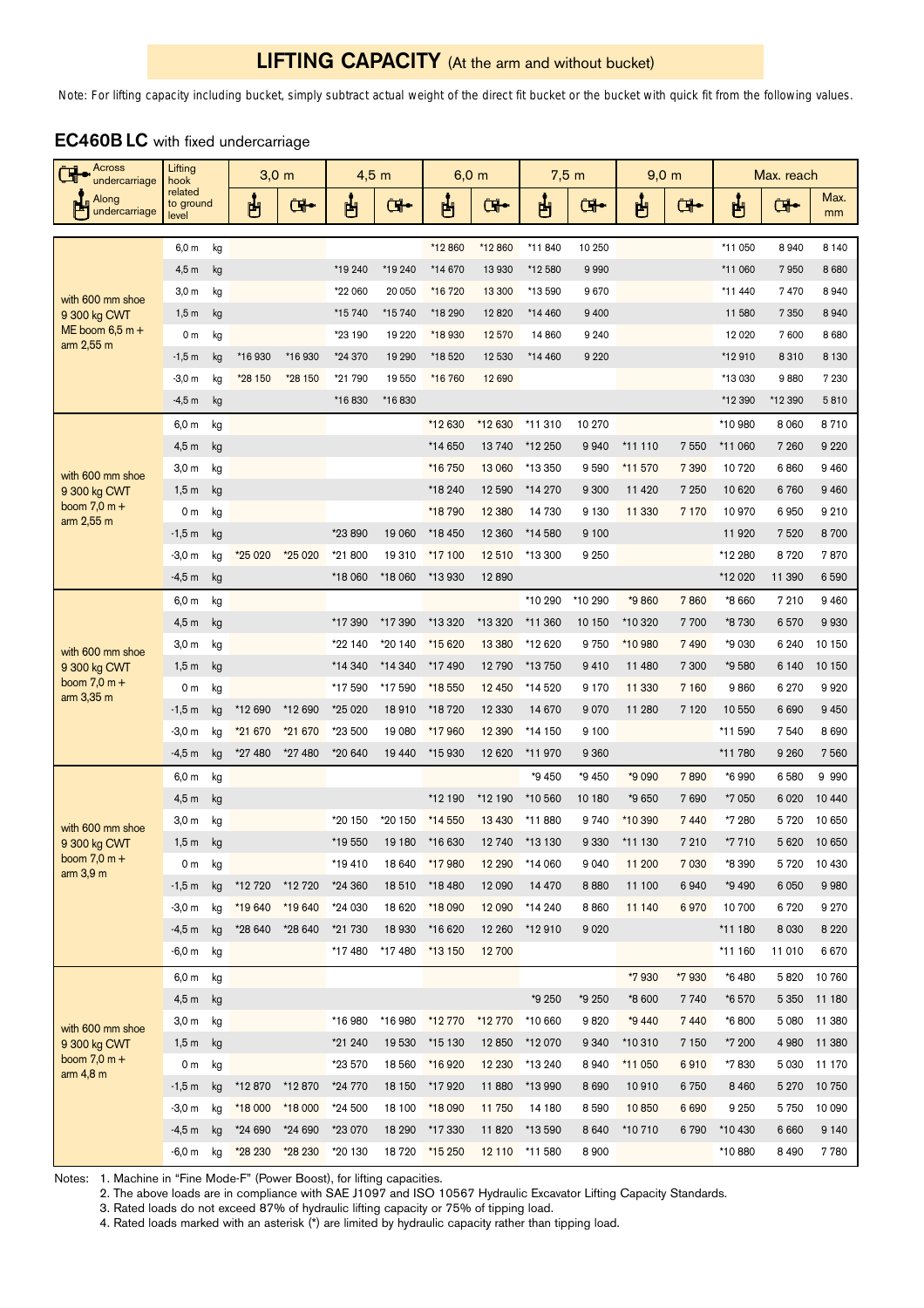# **LIFTING CAPACITY** (At the arm and without bucket)

*Note: For lifting capacity including bucket, simply subtract actual weight of the direct fit bucket or the bucket with quick fit from the following values.*

| Across<br>undercarriage                                             | Lifting<br>hook    |    | 3.0 <sub>m</sub> |         | $4,5$ m |          | 6.0 <sub>m</sub> |          | $7,5$ m |          | $9,0 \text{ m}$ |         | Max. reach |         |            |
|---------------------------------------------------------------------|--------------------|----|------------------|---------|---------|----------|------------------|----------|---------|----------|-----------------|---------|------------|---------|------------|
| related<br>Along<br>to ground<br>undercarriage<br>level             |                    |    | 甴                | Œ.      | 甴       | <b>G</b> | ப்               | <b>G</b> | ပျော်   | <b>G</b> | Ů               | Œ.      | ப்         | Œ.      | Max.<br>mm |
| with 600 mm shoe<br>9 300 kg CWT<br>ME boom $6,5$ m +<br>arm 2,55 m | 6,0 m              | kg |                  |         |         |          | *13 000          | *13 000  | *11890  | 10 360   |                 |         | *11 040    | 8940    | 8 2 0 0    |
|                                                                     | $4,5$ m            | kg |                  |         | *19 690 | *19 690  | *14 860          | 14 050   | *12 670 | 10 090   |                 |         | *11 070    | 7990    | 8720       |
|                                                                     | 3,0 <sub>m</sub>   | kg |                  |         |         |          | *16 900          | 13410    | *13 680 | 9 7 7 0  |                 |         | *11 490    | 7540    | 8950       |
|                                                                     | 1,5m               | kg |                  |         | *16 090 | *16 090  | *18 390          | 12 960   | *14520  | 9510     |                 |         | 11 770     | 7460    | 8920       |
|                                                                     | 0 <sub>m</sub>     | kg |                  |         | *24 220 | 19 4 80  | *18 930          | 12 730   | *14 880 | 9 3 6 0  |                 |         | 12 280     | 7750    | 8 6 4 0    |
|                                                                     | $-1,5$ m           | kg | *18 290          | *18 290 | *24 190 | 19560    | *18 420          | 12 710   | *14 360 | 9 3 6 0  |                 |         | *12 940    | 8530    | 8 0 6 0    |
|                                                                     | $-3,0 m$           | kg | *27 690          | *27 690 | *21 460 | 19840    | *16 490          | 12890    |         |          |                 |         | *13 020    | 10 240  | 7 1 2 0    |
|                                                                     | $-4,5$ m           | kg |                  |         |         |          |                  |          |         |          |                 |         |            |         |            |
| with 600 mm shoe<br>9 300 kg CWT<br>boom $7,0 m +$<br>arm 2,55 m    | 6,0 m              | kg |                  |         |         |          | *12 800          | *12 800  | *11 380 | 10 380   |                 |         | *10 980    | 8 0 8 0 | 8770       |
|                                                                     | 4,5m               | kg |                  |         |         |          | *14 850          | 13860    | *12 350 | 10 050   | *11 150         | 7650    | *11 070    | 7310    | 9 2 5 0    |
|                                                                     | 3,0 <sub>m</sub>   | kg |                  |         |         |          | *16 930          | 13 190   | *13450  | 9 700    | *11 620         | 7490    | 10870      | 6940    | 9470       |
|                                                                     | 1,5m               | kg |                  |         |         |          | *18 330          | 12 740   | *14 340 | 9 4 2 0  | 11 590          | 7 3 5 0 | 10800      | 6870    | 9 4 5 0    |
|                                                                     | 0 <sub>m</sub>     | kg |                  |         | *13 680 | *13 680  | *18 790          | 12 550   | *14 770 | 9 2 6 0  | 11 510          | 7 2 8 0 | 11 210     | 7100    | 9 1 8 0    |
|                                                                     | -1,5 m             | kg |                  |         | *23 740 | 19 350   | *18 370          | 12 550   | *14 520 | 9 2 4 0  |                 |         | *12 120    | 7720    | 8 6 4 0    |
|                                                                     | $-3,0 m$           | kg | *26 440          | *26 440 | *21 540 | 19620    | *16910           | 12 720   | *13 070 | 9410     |                 |         | *12 290    | 9020    | 7 7 7 0    |
|                                                                     | $-4,5m$            | kg |                  |         | *17570  | *17570   | *13 430          | 13 140   |         |          |                 |         | *11 940    | *11 940 | 6440       |
| with 600 mm shoe<br>9 300 kg CWT<br>boom $7,0 m +$<br>arm 3,35 m    | 6,0 m              | kg |                  |         |         |          |                  |          | *10 380 | *10 380  | *9890           | 7950    | *8 660     | 7 2 3 0 | 9510       |
|                                                                     | 4,5m               | kg |                  |         | *17850  | *17850   | *13 540          | *13 540  | *11 480 | 10 240   | *10 380         | 7780    | *8 750     | 6620    | 9960       |
|                                                                     | 3,0 <sub>m</sub>   | kg |                  |         | *20 610 | 20 270   | *15820           | 13 4 80  | *12 730 | 9850     | *11 040         | 7580    | *9 060     | 6310    | 10 160     |
|                                                                     | 1,5m               | kg |                  |         | *14 380 | *14 380  | *17 630          | 12 9 20  | *13840  | 9510     | 11 630          | 7390    | *9 650     | 6 2 3 0 | 10 140     |
|                                                                     | 0 <sub>m</sub>     | kg |                  |         | *18 140 | *18 140  | *18 600          | 12 600   | *14 560 | 9 2 9 0  | 11 490          | 7 2 6 0 | 10 060     | 6 3 9 0 | 9890       |
|                                                                     | $-1,5$ m           | kg | *13 490          | *13 490 | *24 950 | 19 180   | *18 690          | 12 500   | *14 710 | 9 1 9 0  | 11 450          | 7 2 2 0 | 10800      | 6840    | 9 3 9 0    |
|                                                                     | -3,0 m             | kg | *22 600          | *22 600 | *23 300 | 19 360   | *17840           | 12 570   | *14 040 | 9 2 5 0  |                 |         | *11 610    | 7760    | 8 600      |
|                                                                     | -4,5 m             | kg | *26 930          | *26 930 | *20 270 | 19740    | *15 640          | 12830    |         |          |                 |         | *11 780    | 9640    | 7430       |
| with 600 mm shoe<br>9 300 kg CWT<br>boom $7,0 m +$<br>arm 3,9 m     | 6,0 m              | kg |                  |         |         |          |                  |          | *9 540  | *9 540   | *9 130          | 7980    | *6 990     | 6610    | 10 050     |
|                                                                     | 4,5 m              | kg |                  |         |         |          | *12410           | *12 410  | *10 680 | 10 280   | *9 720          | 7770    | *7 060     | 6070    | 10 470     |
|                                                                     | 3,0 <sub>m</sub>   | kg |                  |         | *20 550 | *20 550  | *14 770          | 13 550   | *12 000 | 9830     | *10 460         | 7530    | *7310      | 5790    | 10 660     |
|                                                                     | 1,5m               | kg |                  |         | *19 150 | *19 150  | *16 790          | 12870    | *13 230 | 9 4 4 0  | *11 190         | 7 300   | *7 760     | 5710    | 10 640     |
|                                                                     | 0 m                | kg |                  |         | *19710  | 18890    | *18 060          | 12 450   | *14 120 | 9 1 6 0  | 11 370          | 7 1 3 0 | *8480      | 5830    | 10 400     |
|                                                                     | $-1,5m$            | kg | *13 320          | *13 320 | *25 000 | 18790    | *18 480          | 12 270   | *14 500 | 9010     | 11 280          | 7 0 4 0 | *9 610     | 6 1 9 0 | 9930       |
|                                                                     | $-3,0 \, \text{m}$ | kg | *20 360          | *20 360 | *23 870 | 18910    | *18 010          | 12 280   | *14 180 | 9010     | *11 280         | 7 100   | *10890     | 6920    | 9 1 9 0    |
|                                                                     | -4,5 m             | kg | *29 500          | *29 500 | *21 440 | 19 240   | *16410           | 12 480   | *12 690 | 9 1 9 0  |                 |         | *11 200    | 8 3 4 0 | 8 1 0 0    |
|                                                                     | -6,0 m             | kg |                  |         | *16920  | *16920   | *12 620          | *12 620  |         |          |                 |         | *11 120    | *11 120 | 6490       |
| with 600 mm shoe<br>9 300 kg CWT<br>boom $7,0 m +$<br>arm 4,8 m     | 6,0 m              | kg |                  |         |         |          |                  |          |         |          | *7 980          | *7 980  | *6480      | 5860    | 10810      |
|                                                                     | 4,5m               | kg |                  |         |         |          |                  |          | *9 370  | *9 370   | *8 670          | 7820    | *6580      | 5 4 0 0 | 11 200     |
|                                                                     | $3,0 \text{ m}$    | kg |                  |         | *17420  | *17420   | *13 000          | *13 000  | *10 790 | 9910     | *9 520          | 7530    | *6830      | 5 1 5 0 | 11 390     |
|                                                                     | 1,5m               | kg |                  |         | *21 560 | 19 680   | *15 330          | 12970    | *12 190 | 9 4 3 0  | *10 380         | 7 240   | *7 250     | 5 0 6 0 | 11 370     |
|                                                                     | 0 <sub>m</sub>     | kg |                  |         | *23 460 | 18780    | *17 040          | 12 370   | *13 330 | 9 0 5 0  | *11 110         | 7 0 0 0 | *7910      | 5 1 3 0 | 11 140     |
|                                                                     | $-1,5m$            | kg | *13 300          | *13 300 | *24 790 | 18410    | *17970           | 12 040   | *14 030 | 8810     | 11 090          | 6850    | 8 6 6 0    | 5 3 9 0 | 10 700     |
|                                                                     | $-3,0 m$           | kg | *18 540          | *18540  | *24 420 | 18 3 80  | *18 060          | 11 930   | *14 160 | 8720     | 11 040          | 6800    | 9510       | 5910    | 10 0 20    |
|                                                                     | -4,5 m             | kg | *25 430          | *25 430 | *22870  | 18590    | *17 210          | 12 0 20  | *13 480 | 8790     | *10 550         | 6920    | *10480     | 6880    | 9 0 3 0    |
|                                                                     | -6,0 m             | kg | *27 620          | *27 620 | *19 750 | 19 050   | *14 960          | 12 3 30  | *11 250 | 9 0 9 0  |                 |         | *10910     | 8890    | 7630       |

| <b>EC460BLC</b> with mechanically retractable undercarriage |  |  |
|-------------------------------------------------------------|--|--|
|-------------------------------------------------------------|--|--|

Notes: 1. Machine in "Fine Mode-F" (Power Boost), for lifting capacities.

2. The above loads are in compliance with SAE J1097 and ISO 10567 Hydraulic Excavator Lifting Capacity Standards.

3. Rated loads do not exceed 87% of hydraulic lifting capacity or 75% of tipping load.

4. Rated loads marked with an asterisk (\*) are limited by hydraulic capacity rather than tipping load.